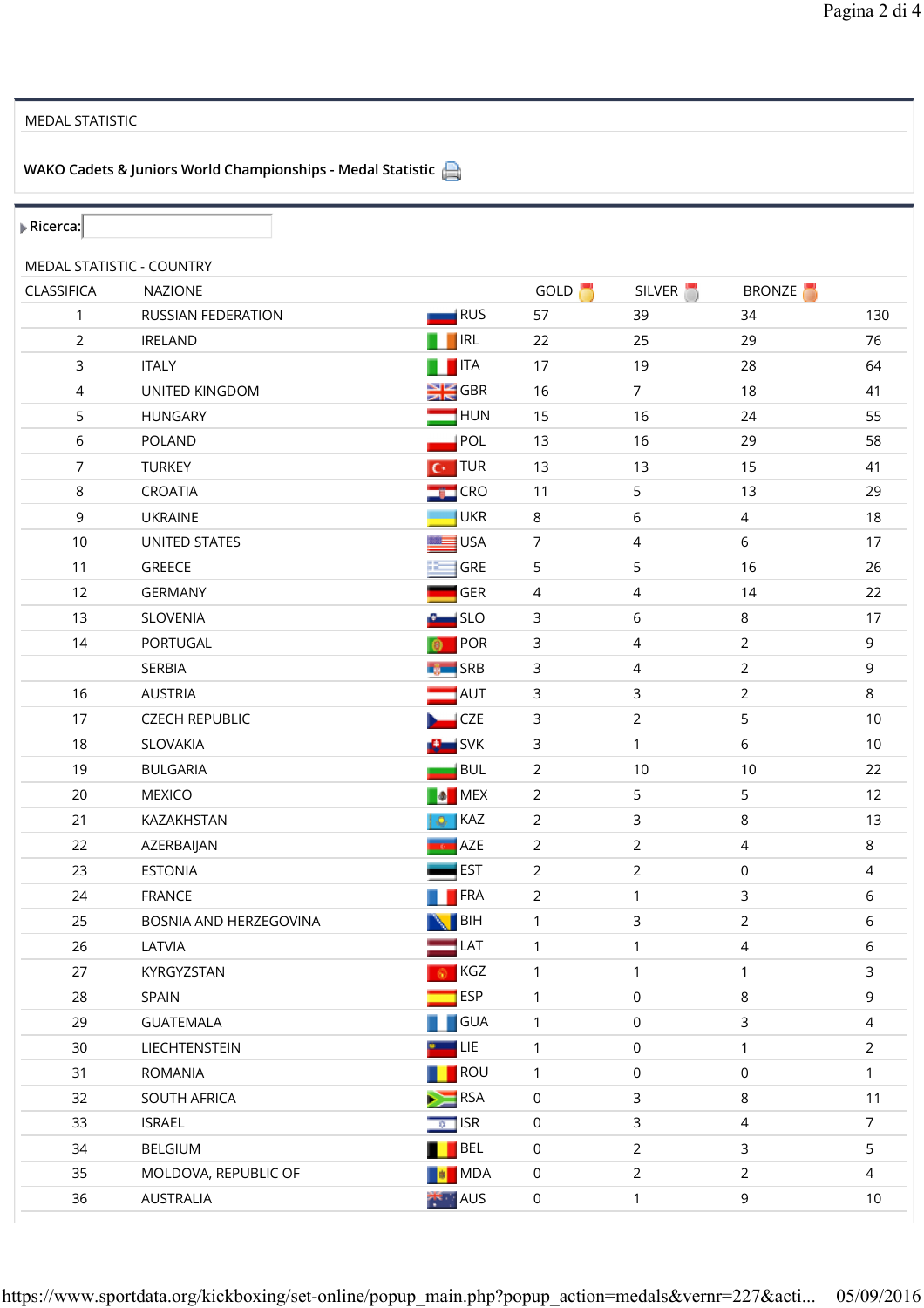| 37 | <b>LITHUANIA</b> |              | LTU<br>0           |              |              |   |
|----|------------------|--------------|--------------------|--------------|--------------|---|
| 38 | NETHERLANDS      |              | NED<br>$\mathbf 0$ |              | $\Omega$     |   |
|    | <b>FINLAND</b>   |              | FIN<br>0           |              | $\mathbf{0}$ |   |
|    | MAURITIUS        |              | MRI<br>0           |              | $\mathbf{0}$ |   |
| 41 | <b>BELARUS</b>   |              | BLR<br>0           | $\mathbf 0$  | 6            | b |
| 42 | <b>NORWAY</b>    | $\equiv$ NOR | 0                  | $\mathbf{0}$ | 3            |   |
| 43 | <b>CHILE</b>     | ш            | CHI<br>$\Omega$    | $\mathbf{0}$ |              |   |
|    | <b>DENMARK</b>   | 23           | DEN<br>$\mathbf 0$ | $\mathbf{0}$ |              |   |
| 45 | <b>BRAZIL</b>    | ∣⊙           | BRA<br>0           | $\mathbf{0}$ |              |   |
|    |                  |              |                    |              |              |   |

 $\blacktriangleright$  Ricerca: $\Box$ 

## MEDAL STATISTIC - SOCIETÀ / SQUADRA

|                | CLASSIFICA SOCIETÀ / SQUADRA                       |                              | GOLD <b>N</b>  | SILVER <sup>1</sup> | <b>BRONZE</b>  |              |
|----------------|----------------------------------------------------|------------------------------|----------------|---------------------|----------------|--------------|
| $\mathbf{1}$   | RUSSIAN KICKBOXING FEDERATION                      | $\blacksquare$ RUS           | 57             | 39                  | 34             | 130          |
| $\overline{2}$ | KICKBOXING IRELAND                                 | <b>THE IRL</b>               | 22             | 25                  | 29             | 76           |
| 3              | <b>ITALIAN KICKBOXING FEDERATION</b>               | <b>THE</b>                   | 17             | 19                  | 28             | 64           |
| 4              | WAKO GB                                            | $\frac{1}{2}$ GBR            | 16             | $\overline{7}$      | 18             | 41           |
| 5              | MAGYAR KICK-BOX SZOVETSEG                          | $\blacksquare$ HUN           | 15             | 16                  | 24             | 55           |
| 6              | POLSKI ZWIĄZEK KICKBOXINGU                         | POL                          | 13             | 16                  | 29             | 58           |
| $\overline{7}$ | <b>WAKO TURKEY</b>                                 | $\overline{C}$ TUR           | 13             | 13                  | 15             | 41           |
| 8              | CROATIAN KICKBOXING FEDERATION                     | $\blacksquare$ CRO           | 11             | 5                   | 13             | 29           |
| 9              | <b>WAKO UKRAINE</b>                                | <b>UKR</b>                   | 8              | 6                   | 4              | 18           |
| 10             | <b>WAKO USA</b>                                    | $\blacksquare$ USA           | $\overline{7}$ | 4                   | 6              | 17           |
| 11             | PANHELLENIC KICK-BOXING FEDERATION                 | <b>GRE</b>                   | 5              | 5                   | 16             | 26           |
| 12             | <b>WAKO DEUTSCHLAND</b>                            | <b>GER</b>                   | $\overline{4}$ | 4                   | 14             | 22           |
| 13             | KICKBOXING ZVEZA SLOVENIJE                         | <b>Example 15LO</b>          | 3              | 6                   | 8              | 17           |
| 14             | PORTUGUESE FEDERATION OF KICKBOXING AND MUAYTHAI   | <b>D</b> POR                 | 3              | 4                   | 2              | 9            |
|                | SERBIAN KICKBOXING FEDERATION                      | <b>THE SRB</b>               | 3              | 4                   | $\overline{2}$ | 9            |
| 16             | <b>WAKO AUSTRIA</b>                                | $\blacksquare$ AUT           | $\mathsf{3}$   | 3                   | $\overline{2}$ | 8            |
| 17             | <b>CZECH FULL CONTACT UNION</b>                    | $\overline{\phantom{a}}$ CZE | 3              | $\overline{2}$      | 5              | 10           |
| 18             | SLOVAK KICKBOXING UNION                            | $\frac{1}{2}$ SVK            | 3              | $\mathbf{1}$        | 6              | 10           |
| 19             | BULGARIAN CONFEDERATION OF KICKBOXING AND MUAY THA | $\blacksquare$ BUL           | 2              | 10                  | 10             | 22           |
| 20             | <b>WAKO MEXICO</b>                                 | <b>MEX</b>                   | $\overline{2}$ | 5                   | 5              | 12           |
| 21             | <b>WAKO KAZAKHSTAN</b>                             | $\bullet$ KAZ                | 2              | 3                   | 8              | 13           |
| 22             | WAKO AZERBAIJAN                                    | <b>AZE</b>                   | 2              | 2                   | $\overline{4}$ | 8            |
| 23             | ESTONIAN KICKBOXING FEDERATION                     | <b>EST</b>                   | 2              | $\overline{2}$      | $\mathbf 0$    | 4            |
| 24             | FRENCH FEDERATION OF KICK BOXING, MUAYTHAI AND ASS | <b>TERA</b>                  | $\overline{2}$ | $\mathbf{1}$        | 3              | 6            |
| 25             | KICKBOXING SAVEZ BOSNE I HERCEGOVINE               | $\blacksquare$ BIH           | $\mathbf{1}$   | 3                   | 2              | 6            |
| 26             | <b>WAKO LATVIA</b>                                 | $\blacksquare$ LAT           | $\mathbf{1}$   | 1                   | $\overline{4}$ | 6            |
| 27             | <b>WAKO KYRGYZSTAN</b>                             | KGZ                          | $\mathbf{1}$   | 1                   | $\mathbf{1}$   | 3            |
| 28             | <b>WAKO SPAIN</b>                                  | <b>ESP</b>                   | $\mathbf{1}$   | $\mathbf 0$         | 8              | 9            |
| 29             | <b>WAKO GUATEMALA</b>                              | GUA                          | $\overline{1}$ | $\mathbf 0$         | 3              | 4            |
| 30             | <b>WAKO LIECHTENSTEIN</b>                          | LIE                          | $\mathbf{1}$   | 0                   | $\mathbf{1}$   | 2            |
| 31             | ROMANIA FREESTYLE KICKBOXING FEDERATION            | <b>T</b> ROU 1               |                | $\mathbf 0$         | $\Omega$       | $\mathbf{1}$ |